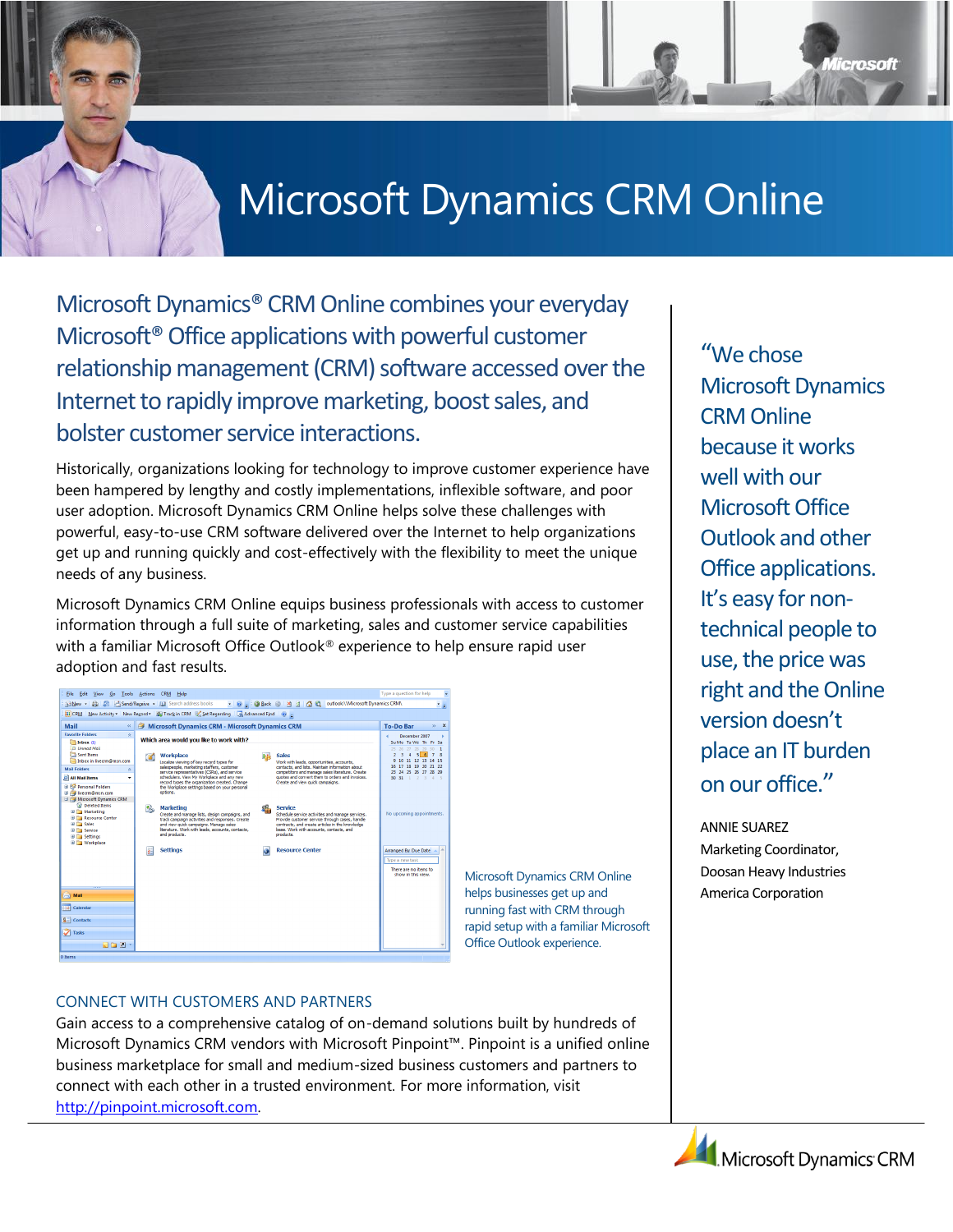"The solution had to be easy to use, it had to work well with Outlook, it had to be scalable, and it had to offer a hosted solution because we frankly didn't have the IT resources to implement and support it on our own."

TOM MERCER Vice President, Sales and Marketing High 5 Sportswear

#### MARKETING: MAXIMIZE YOUR MARKETING INVESTMENT

Provide marketing professionals with intuitive data management and segmentation tools, powerful campaign management features, and insightful marketing analytics to help increase the effectiveness of marketing programs, generate demand, and better track key performance indicators. Plan, launch, and track campaigns more efficiently with marketing workflows that reduce repetitive manual tasks. Microsoft Dynamics CRM Online helps you capture the right information and deliver it to your marketing teams and target audience at every stage of the campaign life cycle.

| ■ ■ Save and Close ■ 当  U ■ Reports - あ Actions -<br>(a) Help                                                    |                                                                                                                                         |                                                                                                                               |                            |                                  |  |  |
|------------------------------------------------------------------------------------------------------------------|-----------------------------------------------------------------------------------------------------------------------------------------|-------------------------------------------------------------------------------------------------------------------------------|----------------------------|----------------------------------|--|--|
| <b>Campaign: Charity event to support Mountains to Sound Greenway project</b><br>€<br><b><i></i></b> ∄nformation |                                                                                                                                         |                                                                                                                               |                            |                                  |  |  |
| <b>Details:</b><br>交                                                                                             | <b>Financials</b><br>General                                                                                                            | <b>Administration</b><br><b>Notes</b>                                                                                         |                            |                                  |  |  |
| Information<br>Planning Tasks                                                                                    | Name <sup>*</sup>                                                                                                                       | Charity event to support Mountain                                                                                             | Status Reason <sup>*</sup> | ٠<br>Proposed                    |  |  |
| Campaign Activities                                                                                              | Campaign Code                                                                                                                           | CMP-01004-RZ3SO0                                                                                                              | Campaign Type              | $\blacksquare$<br>Event          |  |  |
| Campaign Responses<br><b>G&amp; Workflows</b>                                                                    | Currency <sup>*</sup>                                                                                                                   | 國<br>嘎 US Dollar                                                                                                              |                            |                                  |  |  |
| Sales:<br>k                                                                                                      | <b>Expected Response</b>                                                                                                                | 18                                                                                                                            | Price List                 | 同                                |  |  |
| Target Products<br>Sales Literature                                                                              | Offer                                                                                                                                   | To highlight AWCC's commitment to environment awareness, and to organize a forum from<br>where further leads can be generated |                            |                                  |  |  |
| <b>Marketing:</b><br>×.                                                                                          | <b>Schedule</b>                                                                                                                         |                                                                                                                               |                            |                                  |  |  |
| Target Marketing Lists<br>Related Campaigns                                                                      | Proposed Begin Date                                                                                                                     | $\overline{\bullet}$                                                                                                          | <b>Actual Begin Date</b>   | 12/13/2007<br><b>TO</b> v        |  |  |
|                                                                                                                  | Proposed End Date                                                                                                                       | <b>To</b> v<br>12/13/2007                                                                                                     | <b>Actual End Date</b>     | $\overline{\circ}$<br>12/13/2007 |  |  |
|                                                                                                                  | <b>Description</b>                                                                                                                      |                                                                                                                               |                            |                                  |  |  |
|                                                                                                                  | Description<br>Special event at Senate hall as Adventure Works Cycle Corporation contributes \$10,000 to<br>Mountains to Sound Greenway |                                                                                                                               |                            |                                  |  |  |
| <b>Status: Active</b>                                                                                            |                                                                                                                                         |                                                                                                                               |                            |                                  |  |  |

Measure and increase the effectiveness of your marketing campaigns with Microsoft Dynamics CRM.

#### INTERNET MARKETING: OPTIMIZE YOUR ONLINE CAMPAIGNS

Allow marketing professionals to seamlessly create, manage, and optimize Internetbased marketing campaigns and search engine marketing efforts while effortlessly capturing and tracking all leads from landing pages to maximize revenue opportunities. With automated keyword selection and bidding, campaign and landing page templates, as well as intuitive wizards and lead staging capabilities, Internet Marketing takes care of the heavy lifting and provides you with a true closed-loop process. Embedded intelligence and optimization models help you make the most of your online advertising efforts.

| <b>New Activity</b>                 |                                               |                                                                                                                                                            |                          |                  |                       |   |                       |                 |
|-------------------------------------|-----------------------------------------------|------------------------------------------------------------------------------------------------------------------------------------------------------------|--------------------------|------------------|-----------------------|---|-----------------------|-----------------|
| <b>Enter Activity</b><br>Details    | $\mathcal{D}$                                 | Build Keyword List 2 Set Keyword Bids 4 Write Search Ads                                                                                                   |                          | G                | Preview and<br>Launch |   |                       |                 |
| <b>Build keyword list</b>           |                                               | Click on the tabs below for different ways to build a keyword list. The keywords must follow the ecitorial quidelines of the search engine that runs them. |                          |                  |                       |   |                       |                 |
| <b>Available Methods</b>            |                                               |                                                                                                                                                            | Working keyword list (6) |                  |                       |   |                       |                 |
| Type keywords                       | Research Keywords                             | Import keywords                                                                                                                                            |                          |                  |                       |   | X Remove all keywords |                 |
|                                     |                                               |                                                                                                                                                            |                          |                  |                       |   | Keywords              |                 |
|                                     | Select a way to generate keyword suggestions. |                                                                                                                                                            |                          |                  |                       |   | lamps                 | $\times$ Remove |
| Get keyword suggestions by:         |                                               |                                                                                                                                                            |                          |                  |                       |   | halogen bulbs         | X Remove        |
| Finding similar keywords            |                                               |                                                                                                                                                            | <b>Light Fixtures</b>    | $X$ Remove       |                       |   |                       |                 |
| ۰<br>Type keyword:                  |                                               |                                                                                                                                                            |                          | Celing Lighting  | X Remove              |   |                       |                 |
| lighting supplies                   |                                               |                                                                                                                                                            |                          | Kitchen Lighting | X Remove              |   |                       |                 |
| Get keywords                        |                                               |                                                                                                                                                            |                          |                  |                       |   | Home Lighting         | X Remove        |
|                                     | Suggested keywords (96)                       |                                                                                                                                                            |                          |                  |                       |   |                       |                 |
| <a>Add to list<br/>&gt;&gt;&gt;</a> |                                               |                                                                                                                                                            |                          |                  |                       |   |                       |                 |
| Keywords                            |                                               |                                                                                                                                                            | Rating                   |                  |                       |   |                       |                 |
| cal lighting                        |                                               |                                                                                                                                                            | *****                    | Add >>           |                       | ۸ |                       |                 |
| globe lights                        |                                               |                                                                                                                                                            | 会会会会                     | $Add \gg$        |                       |   |                       |                 |
| lighting bugs                       |                                               |                                                                                                                                                            | *****                    | Add $\gg$        |                       |   |                       |                 |
| hamilton lighting                   |                                               |                                                                                                                                                            | 会会会会会                    | Add >>           |                       |   |                       |                 |
|                                     |                                               |                                                                                                                                                            | 含含含合金                    |                  | Add $\gg$             |   |                       |                 |

Take better advantage of search engine marketing with Microsoft Dynamics CRM.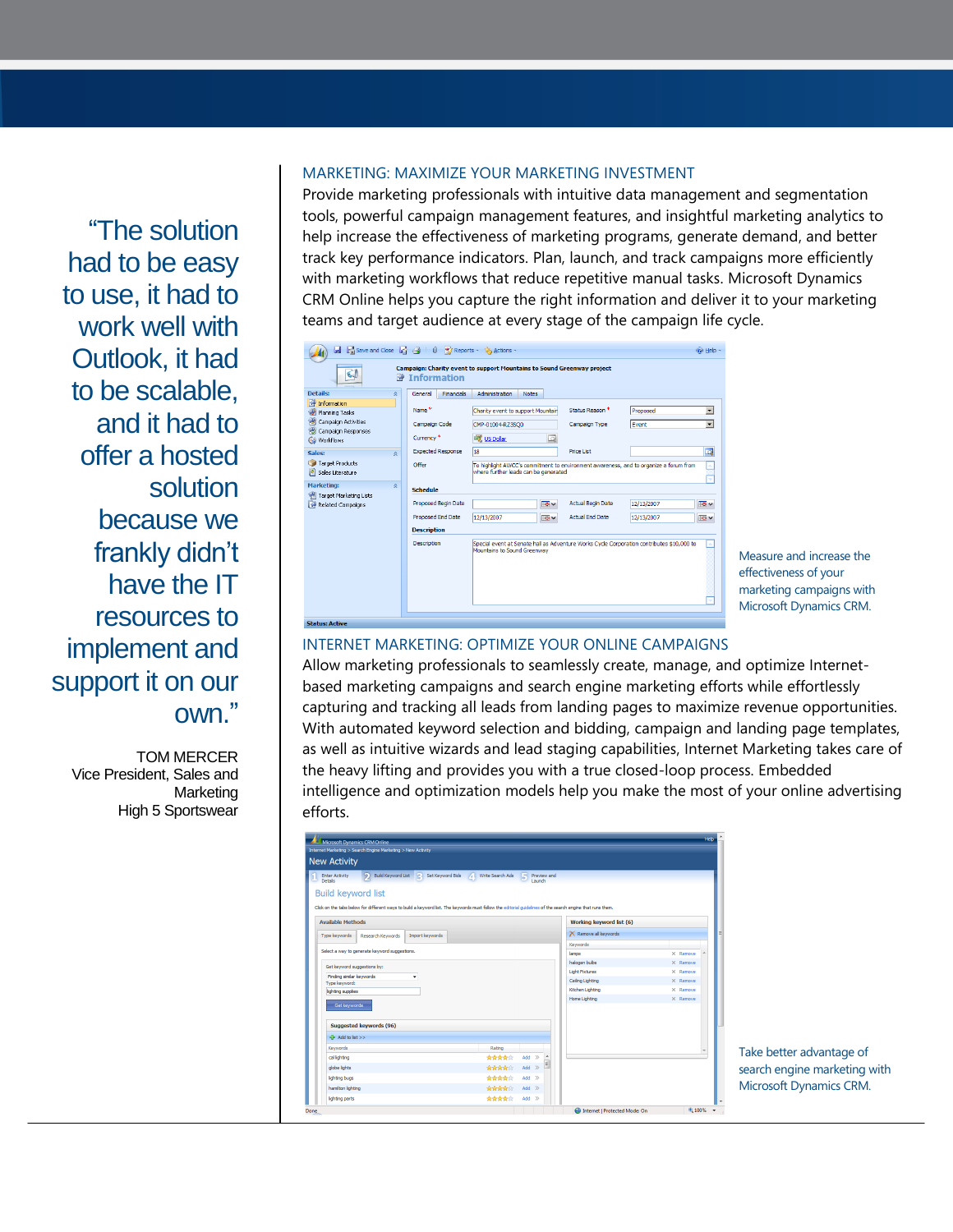#### SALES: SPEND MORE TIME SELLING

Give sales professionals fast access to their customer data and history so they can spend less time on administrative tasks and spend more time selling. Use wizard-driven communications tools to keep sales prospects and customers informed of new product and service offerings. Microsoft Dynamics CRM Online provides sales professionals with a single view of the customer with tools and workflows that streamline and automate everyday sales processes for shorter sales cycles and higher close rates.

|                                                                                  | Save and Close & B &   Bosend E-mail   0   B Follow Up   P Reports - 15 Actions - |                                                             | @ Help ~                 |
|----------------------------------------------------------------------------------|-----------------------------------------------------------------------------------|-------------------------------------------------------------|--------------------------|
|                                                                                  | <b>Account: Active Cycling</b><br><b>Opportunities</b><br>會.                      |                                                             |                          |
| <b>Details:</b><br>$\hat{z}$                                                     | Filter on: Open                                                                   | <b>Include: Related "Regarding" Records</b><br>$\mathbf{r}$ | $\overline{\phantom{a}}$ |
| Information<br>More Addresses                                                    | 音New Opportunity   台図図 ジ   & X 日                                                  | More Actions ~                                              |                          |
| Activities                                                                       | $\overline{V}$<br>Topic $\triangle$                                               | Est. Revenue<br>Est. Close Date<br><b>Status Reason</b>     | ø                        |
| <b>B</b> History                                                                 | Very likely will order 73 Road bikes this year.<br>Ĥ                              | \$153,385.37<br>1/28/2008<br>In Progress                    |                          |
| Sub-Accounts<br><b>S</b> Contacts<br><b>Relationships</b><br><b>Co</b> Workflows |                                                                                   |                                                             |                          |
| Sales:<br>$\hat{z}$                                                              |                                                                                   |                                                             |                          |
| Opportunities                                                                    |                                                                                   |                                                             |                          |
| ouotes                                                                           |                                                                                   |                                                             |                          |
| <b>R</b> Orders<br><b>Ed</b> Invoices                                            |                                                                                   |                                                             |                          |
| Service:<br>$\hat{z}$                                                            |                                                                                   |                                                             |                          |
| Cases                                                                            |                                                                                   |                                                             |                          |
| $\bullet$ Contracts                                                              |                                                                                   |                                                             |                          |
| <b>Marketing:</b><br>$\hat{\mathbf{x}}$                                          |                                                                                   |                                                             |                          |
| Marketing Lists                                                                  |                                                                                   |                                                             |                          |
| Campaigns                                                                        |                                                                                   |                                                             |                          |
|                                                                                  | 1 of 1 selected.                                                                  |                                                             | H 4 Page 1 P             |
|                                                                                  |                                                                                   |                                                             |                          |

elp your sales professionals improve eir close rates and reamline the sales cycle ith Microsoft Dynamics RM.

#### SERVICE: DELIVER SUPERIOR SERVICE

Deliver customer information, case management, service history, and support knowledge to the desktops of customer service professionals, giving them the tools they need to deliver consistent, efficient service that helps enhance customer loyalty and profitability. Microsoft Dynamics CRM Online provides a comprehensive customer service solution that is familiar to users and is completely customizable to match your support process.



"The rich features, competitive pricing, and customization capabilities of **Microsoft** Dynamics CRM Online mean that dollar for dollar we're getting unbelievable value compared to the other alternatives we considered."

SAM JAWAD Founder 1-888-TRASH-IT